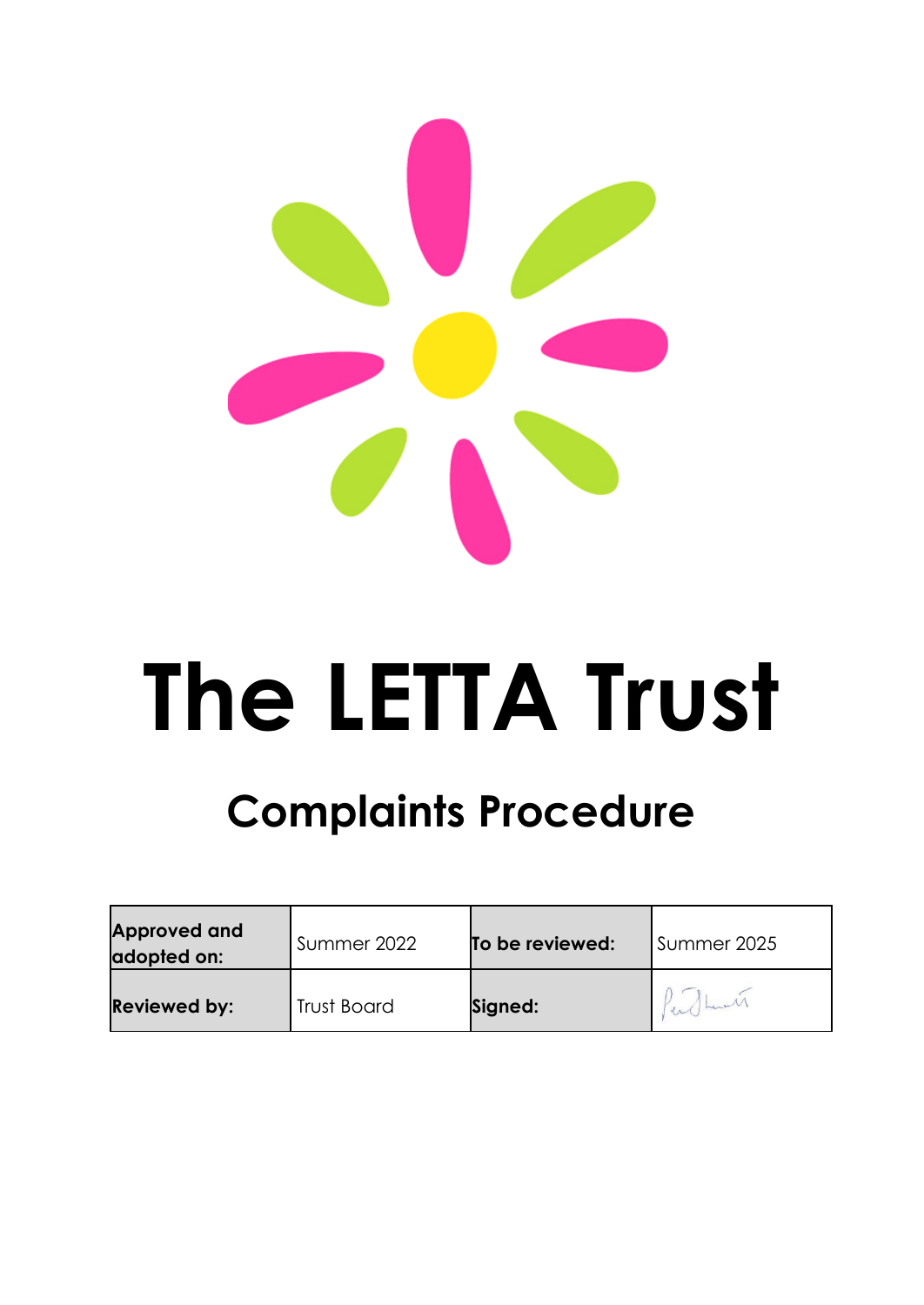## **Contents**

| 1. Introduction                                     | 3              |
|-----------------------------------------------------|----------------|
| 2. Aims                                             | 3              |
| 3. Principles                                       | $\mathfrak 3$  |
| 4. Legislation and guidance                         | 3              |
| 5. Who can make a complaint                         | 3              |
| 6. Exceptions to the complaints procedure           | 4              |
| 7. The difference between a concern and a complaint | 5              |
| 8. How to raise a concern of make a complaint       | 5              |
| 9. Anonymous complaints                             | 6              |
| 10. Timescales                                      | 6              |
| 11. Resolving complaints                            | $\overline{7}$ |
| 12. Stage 1: informal                               | $\overline{7}$ |
| 13. Stage 2: formal process                         | $\overline{7}$ |
| 14. Stage 3: Next steps                             | 10             |
| 15. Vexatious complaints                            | 11             |
| 16. Roles and responsibilities                      | 11             |
| 17. Complaint form                                  | 15             |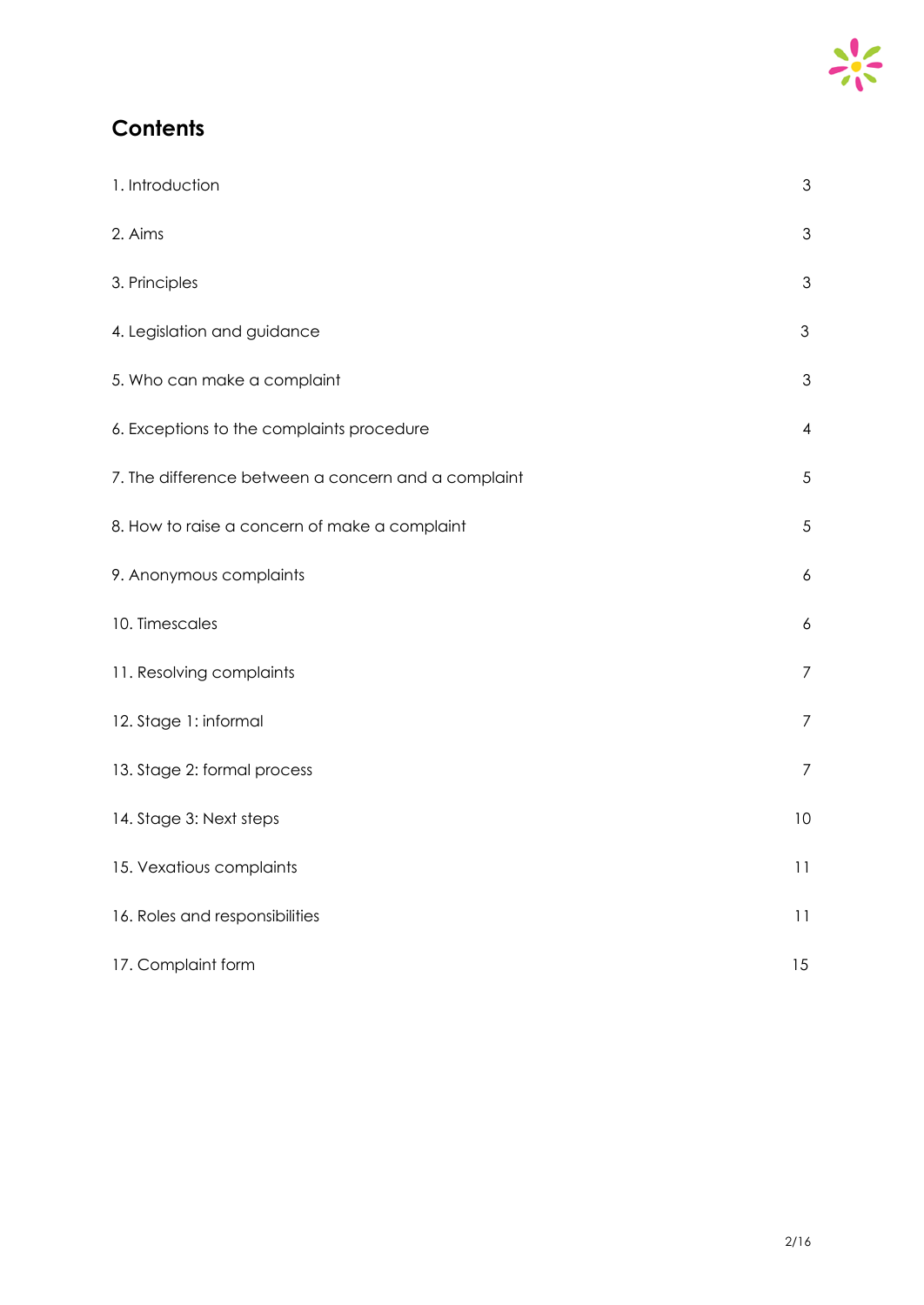

#### **1. Introduction**

We believe that building strong relationships with people and maintaining an open dialogue means that most concerns are resolved informally. Leaders seek out feedback from staff and parents as we are keen to improve the quality of education for our pupils. We tell pupils that they will learn by making mistakes. We make mistakes too and need to know what's working well and what isn't. The resolution of a complaint is a potential opportunity for development.

#### **2. Aims**

- Encourage resolution of problems by informal means wherever possible
- Ensure openness with regard to procedures for dealing with a complaint
- Ensure that the process is fair and impartial

#### **3. Principles**

- The complaints procedure is accessible to parents, pupils and members of the public
- Procedures are as speedy as possible to ensure fairness to all
- Complainants will be kept informed throughout the process
- Complaints are treated with discretion. However, information must be shared to carry out a thorough investigation
- All formal complaints will be recorded and monitored
- If it becomes apparent that a complaint has the potential to lead to a disciplinary issue, then professional advice will be sought

#### **4. Legislation and guidance**

- This document meets the requirements set out in part 7 of the schedule to the Education (Independent School Standards) Regulations 2014, which states that we must have and make available a written procedure to deal with complaints from parents of pupils at the school.
- It is also based on guidance published by the Education and Skills Funding Agency (ESFA) on creating a [complaints](https://www.gov.uk/government/publications/setting-up-an-academies-complaints-procedure) procedure that complies with the above regulations, and refers to good practice guidance on setting up complaints [procedures](https://www.gov.uk/government/publications/school-complaints-procedures) from the Department for Education (DfE).

#### **5. Who can make a complaint**

This complaints procedure is not limited to parents or carers of pupils that are registered at the school. Any person may make a complaint to the headteacher about our provision of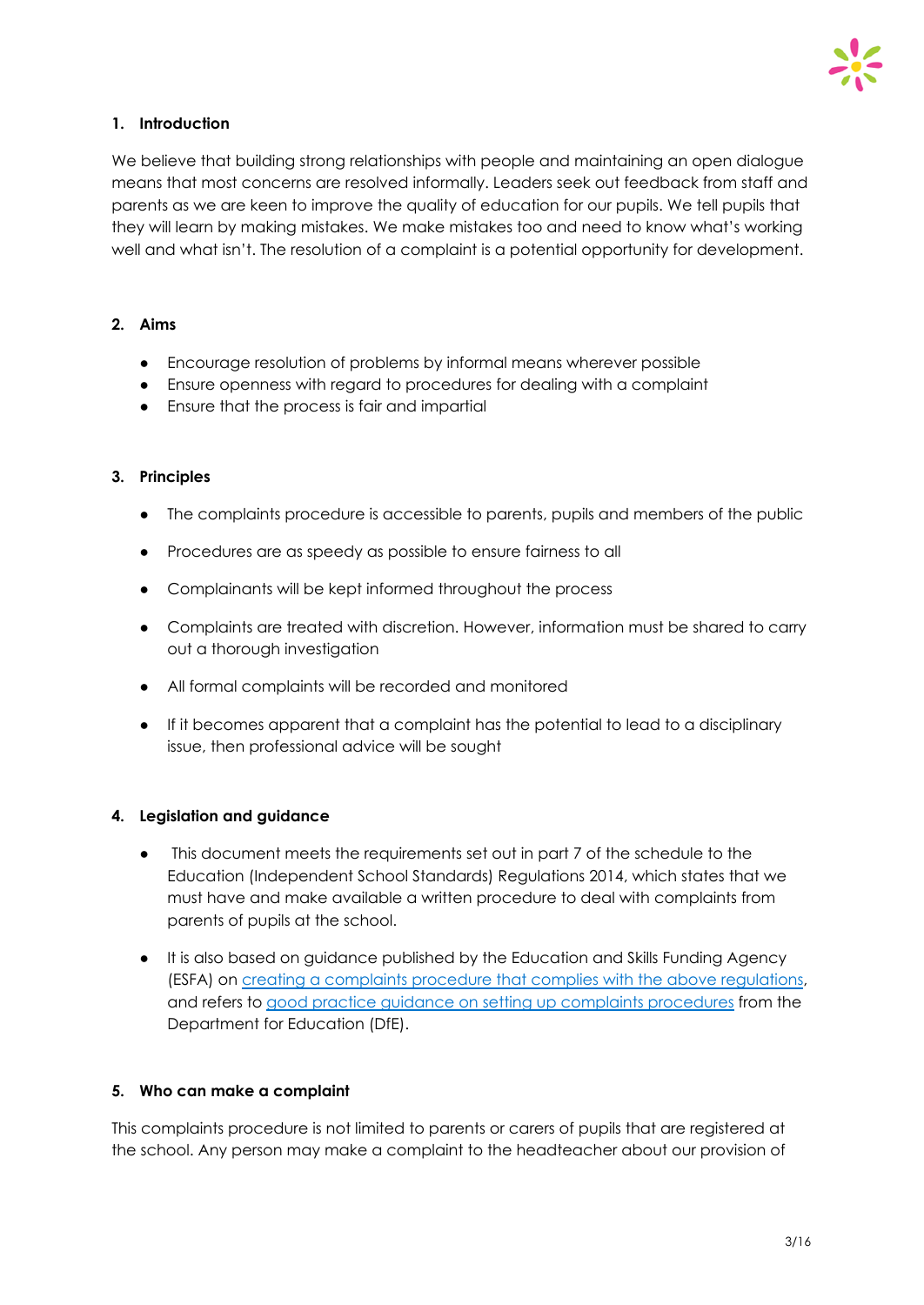

facilities or services. Separate policies exist for specific concerns covered by statutory requirements (see below).

#### **6. Exceptions to the complaints procedure**

This procedure covers all complaints about any provision of facilities or services at LETTA Trust schools other than complaints that are dealt with under other statutory procedures.

| <b>Exceptions</b>                | Who to contact                                                       |  |  |
|----------------------------------|----------------------------------------------------------------------|--|--|
| Admissions to schools            | Concerns about admissions, statutory assessments of Special          |  |  |
| Statutory assessments of         | Educational Needs and/or Disabilities, or school reorganisation      |  |  |
| <b>Special Educational Needs</b> | proposals should be raised with Tower Hamlets Local Authority        |  |  |
| School reorganisation            |                                                                      |  |  |
| proposals                        |                                                                      |  |  |
| Matters likely to require a      | Complaints about child protection matters are handled under          |  |  |
| <b>Child Protection</b>          | our child protection and safeguarding policy in accordance           |  |  |
| Investigation                    | with relevant statutory guidance.                                    |  |  |
|                                  | If you have serious concerns, you can contact the local              |  |  |
|                                  | authority designated officer (LADO) who has local responsibility     |  |  |
|                                  | for safeguarding or the Multi-Agency Safeguarding Hub (MASH).        |  |  |
| Exclusion of children from       | Further information about raising concerns about exclusion can       |  |  |
| school                           | be found at:                                                         |  |  |
|                                  | www.gov.uk/school-discipline-exclusions/exclusions.                  |  |  |
| Whistleblowing                   | We have an internal whistleblowing procedure for all our             |  |  |
|                                  | employees, including temporary staff and contractors.                |  |  |
|                                  | The Secretary of State for Education is the prescribed person for    |  |  |
|                                  | matters relating to whistle blowers in education who do not want     |  |  |
|                                  | to raise matters directly with their employer. Referrals can be      |  |  |
|                                  | made at: www.education.gov.uk/contactus.                             |  |  |
| Staff grievances                 | Complaints from staff will be dealt with under the Trust's internal  |  |  |
|                                  | grievance procedures.                                                |  |  |
| Staff conduct                    | Complaints about staff will be dealt with under the Trust's internal |  |  |
|                                  | disciplinary procedures.                                             |  |  |
|                                  | Complainants will not be informed of any disciplinary action         |  |  |
|                                  | taken against a staff member as a result of a complaint. The         |  |  |
|                                  | complainant will be notified that the matter is being addressed.     |  |  |
| Complaints about services        | Providers should have their own complaints procedure to deal         |  |  |
| provided by other                | with complaints about services. Please contact them directly.        |  |  |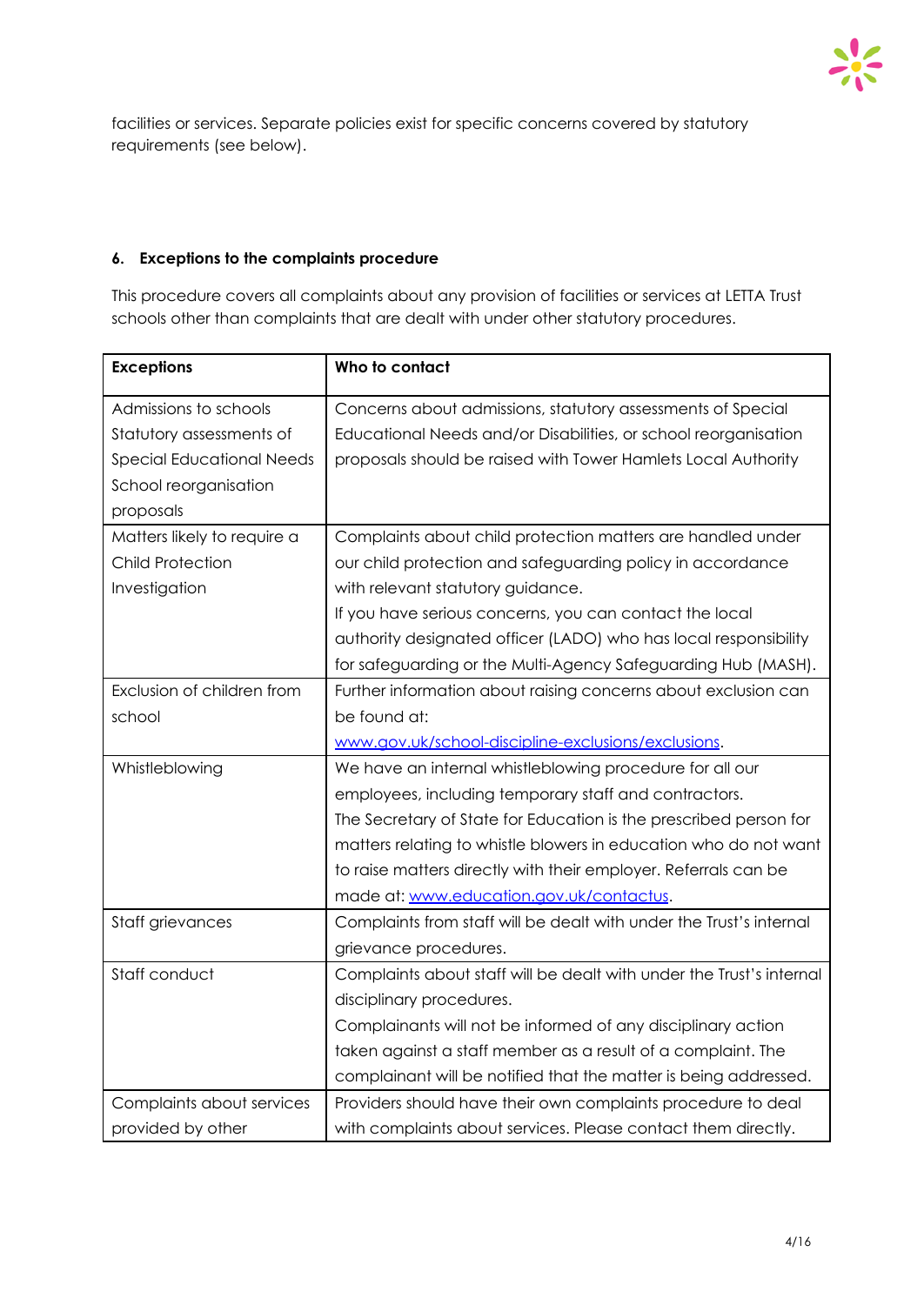

| providers who use school |                                                 |
|--------------------------|-------------------------------------------------|
| premises or facilities   |                                                 |
| - National Curriculum    | Please contact the Department for Education at: |
| content                  | www.education.gov.uk/contactus                  |

If other bodies such as the police, local authority safeguarding teams or Tribunals are investigating aspects of a complaint, this may impact on our ability to adhere to the timescales within this procedure or result in the procedure being suspended until those public bodies have completed their investigations.

If a complainant commences legal action against a LETTA Trust school in relation to their complaint, we will decide whether to suspend the complaints procedure in relation to their complaint until those legal proceedings have concluded.

#### **7. The difference between a concern and a complaint**

#### **A concern**

Defined as 'an expression of worry or doubt over an issue considered to be important for which reassurances are sought'.

#### **A complaint**

Defined as 'an expression of dissatisfaction, about actions taken or a lack of action'.

It is in everyone's interest that concerns and complaints are resolved at the earliest possible stage. Most concerns can be resolved informally, without the need to use the formal stages of the complaints procedure. LETTA Trust schools take concerns seriously and will make every effort to resolve the matter as quickly as possible.

If you have difficulty discussing a concern with a particular member of staff, we will respect your views. In these cases, the headteacher will refer you to another staff member. Similarly, if the member of staff directly involved feels unable to deal with a concern, the headteacher will refer you to another staff member. The member of staff may be more senior but does not have to be. The ability to consider the concern objectively and impartially is more important.

We understand that there are occasions when people would like to raise their concerns formally. In this case LETTA Trust schools will attempt to resolve the issue internally through the stages outlined within this complaints procedure.

#### **8. How to raise a concern or make a complaint**

A concern or complaint can be made in person, in writing or by telephone. A third party may act on behalf of a complainant, as long as they have consent to do so.

Concerns should be raised with either the class teacher or a school leader. If the issue remains unresolved, the next step is to make a formal complaint.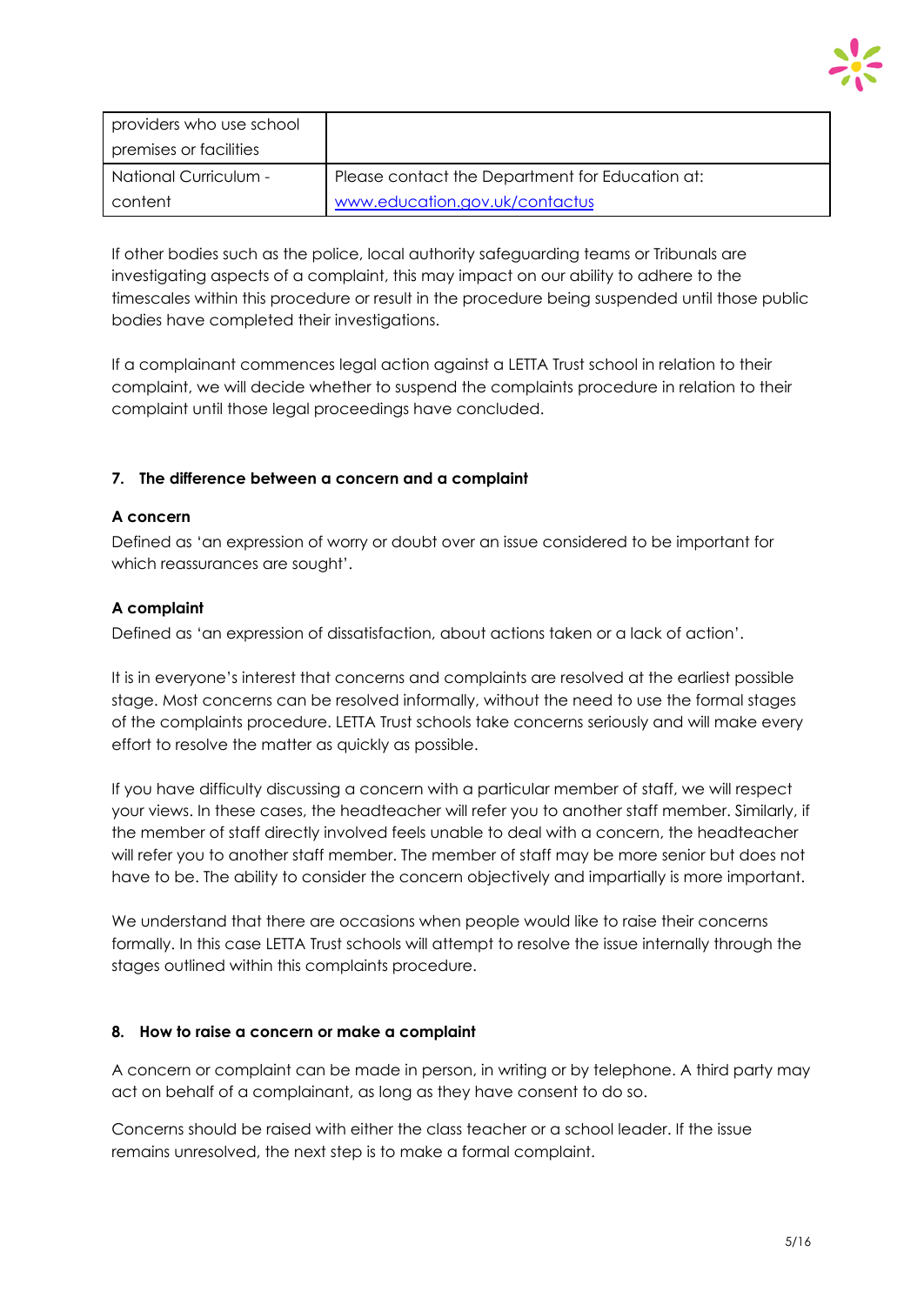

Complainants should not approach individual trustees or governors to raise concerns or complaints. They have no power to act on an individual basis and it may also prevent them from considering complaints at Stage 2 of the procedure.

#### **Complaints against school staff (except the headteacher)**

Should be made to the headteacher via the headteacher's PA*.* Please mark them as private and confidential.

#### **Complaints that involve or are about the headteacher**

Should be addressed to the Chief Executive Officer CEO), via any school office. Please mark them as private and confidential.

#### **Complaints about the Chair of Governors, any governor or the whole governing body**

Should be addressed to the CEO, via any school office. Please mark them as private and confidential.

#### **Complaints about the CEO or a trustees who is not the Chair of Trustees**

Should be addressed to the Chair of Trustees, via the Executive PA. Please mark them as private and confidential.

#### **Complaints about the Chair of Trustees or the whole trust board**

Should be addressed to the Members, via the Executive PA. Please mark them as private and confidential.

For ease of use, a template complaint form is included at the end of this procedure. If you require help in completing the form, please contact any school office. You can also ask third party organisations like the Citizens Advice to help you.

In accordance with equality law, we will consider making reasonable adjustments to enable complainants to access and complete this complaints procedure. For instance, we might assist complainants in raising a formal complaint or hold meetings in accessible locations.

#### **9. Anonymous complaints**

We will not normally investigate anonymous complaints. However, the headteacher or CEO will determine whether the complaint warrants an investigation.

#### **10. Time scales**

You must raise the complaint within three months of the incident or, where a series of associated incidents have occurred, within three months of the last of these incidents. We will consider complaints made outside of this time frame if exceptional circumstances apply.

We will consider complaints made outside of term time to have been received on the first school day after the holiday period.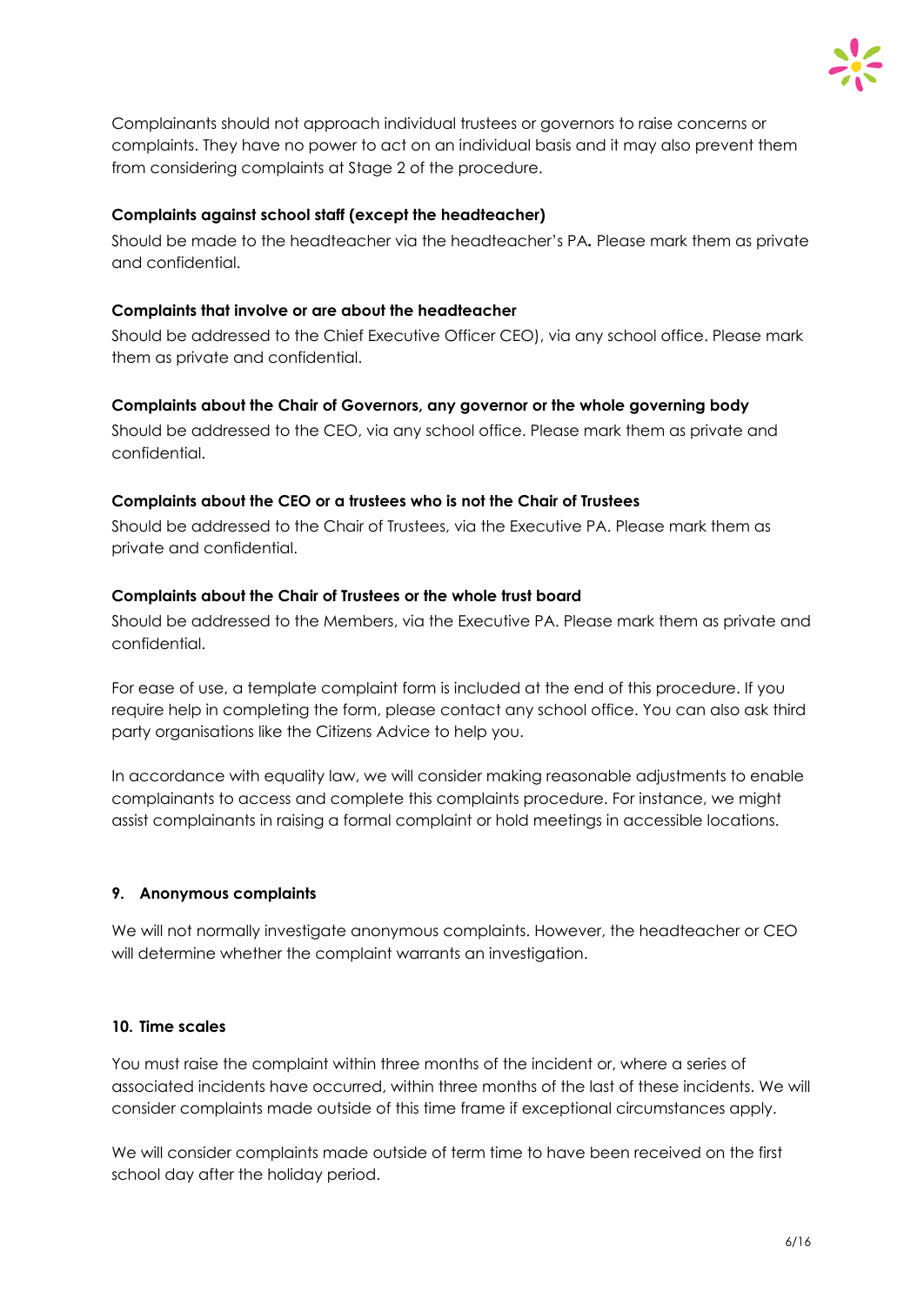

We will investigate all written complaints relating to the school's fulfilment of the Early Years Foundation Stage requirements, and notify the complainant of the outcome within 28 days of receiving the complaint. The school will keep a record of the complaint (see section 10) and make this available to Ofsted on request.

Parents and carers can notify Ofsted if they believe that the school is not meeting Early Years Foundation Stage requirements, by calling 0300 123 4666, or by emailing [enquiries@ofsted.gov.uk](mailto:enquiries@ofsted.gov.uk). An online contact form is also available at <https://www.gov.uk/government/organisations/ofsted#org-contacts>.

#### **11. Resolving complaints**

At each stage in the procedure our primary aim is to resolve the complaint. If appropriate, we will acknowledge that the complaint is upheld in whole or in part. In addition, we may offer one or more of the following:

- An explanation
- An admission that the situation could have been handled better
- An assurance that we will try to ensure the event will not recur
- An explanation of the steps that have been or will be taken to help ensure that it will not happen again and an indication of the timescales within which changes will be made
- An undertaking to review school policies in light of the complaint
- An apology

If a complainant wishes to withdraw their complaint, we will ask them to confirm this in writing.

#### **12. Stage 1: informal process**

The school will take informal concerns seriously and make every effort to resolve the matter quickly. It may be the case that the provision or clarification of information will resolve the issue.

The complainant should raise the complaint as soon as possible with the relevant member of staff or the headteacher, either in person or by letter, telephone or email. If the complainant is unclear who to contact or how to contact them, they should contact the school office.

The school will acknowledge informal complaints within 2 school days, and investigate and provide a response within 10 school days.

The informal stage will involve a meeting between the complainant and the headteacher.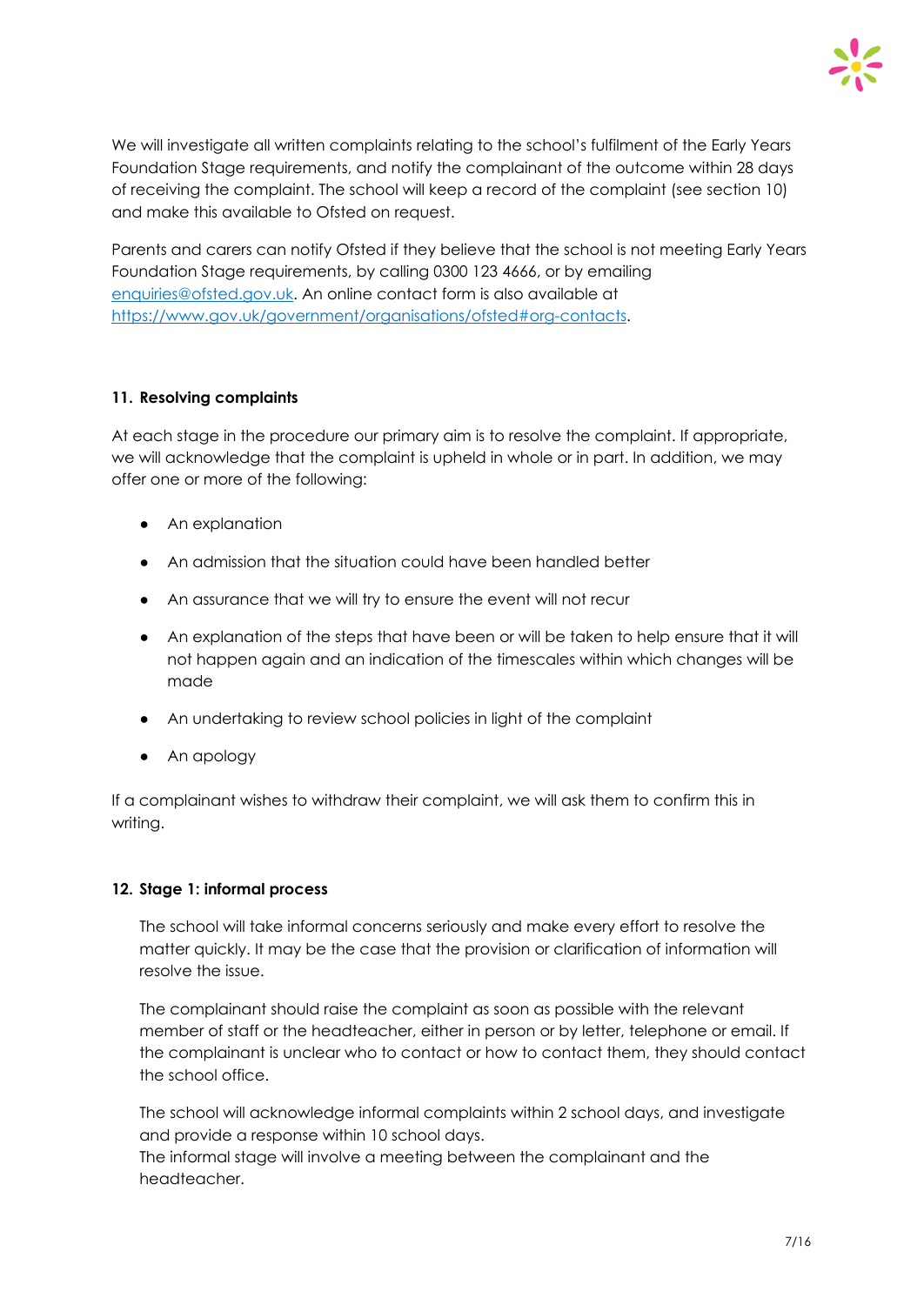

If the complaint is not resolved informally, it will be escalated to a formal complaint.

#### **13. Stage 2: formal process**

Formal complaints must be made to the headteacher (unless they are about the headteacher), via the school office. This may be done in person, in writing (preferably on the Complaint Form), or by telephone.

The headteacher will record the date the complaint is received and will acknowledge receipt of the complaint in writing (either by letter or email) within 2 school days. Within this response, the headteacher will seek to clarify the nature of the complaint, ask what remains unresolved and what outcome the complainant would like to see. The headteacher can consider whether a face to face meeting is the most appropriate way of doing this.

#### **Investigation**

The headteacher may delegate the investigation to another member of the school's senior leadership team but not the decision to be taken. During the investigation, the headteacher (or investigator) will:

- If necessary, interview those involved in the matter and/or those complained of, allowing them to be accompanied if they wish
- Keep a written record of any meetings or interviews in relation to their investigation

#### **Conclusion**

At the conclusion of their investigation, the headteacher will provide a formal written response within 10 school days of the date of receipt of the complaint. If the headteacher is unable to meet this deadline, they will provide the complainant with an update and revised response date.

The response will detail any actions taken to investigate the complaint and provide a full explanation of the decision made and the reason(s) for it. Where appropriate, it will include details of actions school leaders will take to resolve the complaint.

The headteacher will advise the complainant of how to escalate their complaint should they remain dissatisfied with the outcome of Stage 2.

#### **Who is responsible for Stage 2:**

- If the complaint is about the headteacher, the CEO will complete all actions at Stage  $\mathcal{L}$
- If the complaint is about the Chief Executive Officer or an individual trustee, the Chair of Trustees will appoint a trustee to complete all actions at Stage 2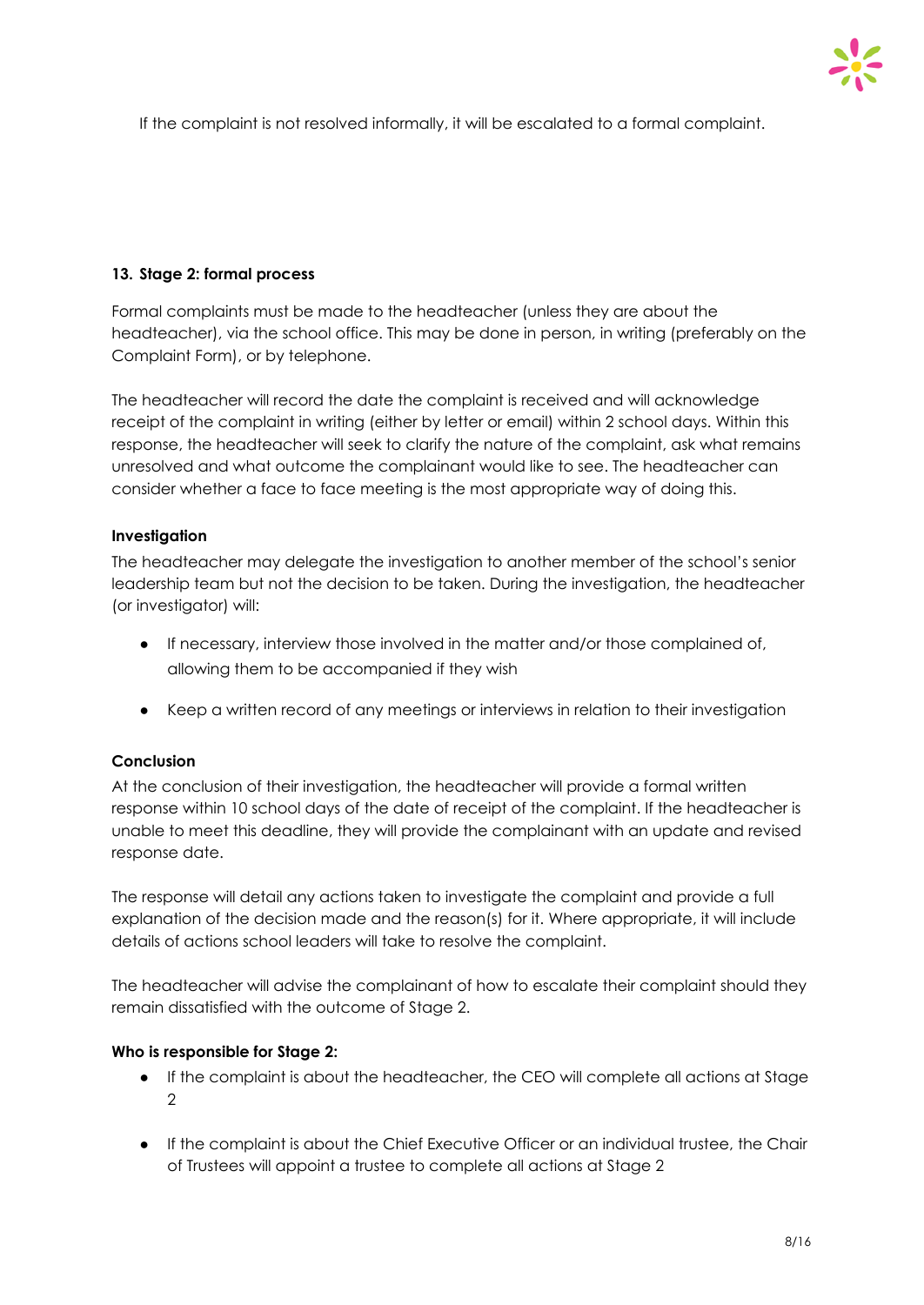

● If the complaint is about the Chair of Trustees or the whole trust board, two Members will appoint an investigating officer to complete all actions at Stage 2. At the conclusion of their investigation, the independent investigator will provide a formal written response

#### **14. Stage 3: formal process**

If the complainant is dissatisfied with the outcome at Stage 2 and wishes to take the matter further, they can escalate the complaint to Stage 3. This is the final stage of the complaints procedure.

A request to escalate to Stage 3 must be made to the Executive PA, via any school office, within 10 school days of receipt of the Stage 1 response. The Executive PA will record the date the complaint is received and acknowledge receipt of the complaint in writing (either by letter or email) within 2 school days. Requests received outside of this time frame will only be considered if exceptional circumstances apply.

The Executive PA will write to the complainant to inform them of the date of the Stage 3 meeting. They will aim to convene a meeting within 10 school days of receipt of the Stage 2 request. If this is not possible, the Executive PA will provide an anticipated date and keep the complainant informed.

If the complainant rejects the offer of three proposed dates, without good reason, the Executive PA will decide when to hold the meeting. It will then proceed in the complainant's absence on the basis of written submissions from both parties.

The complaints committee will consist of:

- If Stage 2 was overseen by the headteacher, the CEO, a governor or trustee with no prior involvement or knowledge of the complaint and one independent panel member
- If Stage 2 was overseen by the CEO or a trustee, two trustees with no prior involvement or knowledge of the complaint and one independent panel member
- If Stage 2 was a complaint against the Chair of Trustees or the entire Trust Board, two members with no prior involvement or knowledge of the complaint and one independent panel member

Prior to the meeting, the committee will decide amongst themselves who will act as the Chair of the Complaints Committee. The committee will decide whether to deal with the complaint by inviting parties to a meeting or through written representations, but in making their decision they will be sensitive to the complainant's needs.

If the complainant is invited to attend the meeting, they may bring someone along to provide support. This can be a relative or friend. We do not encourage either party to bring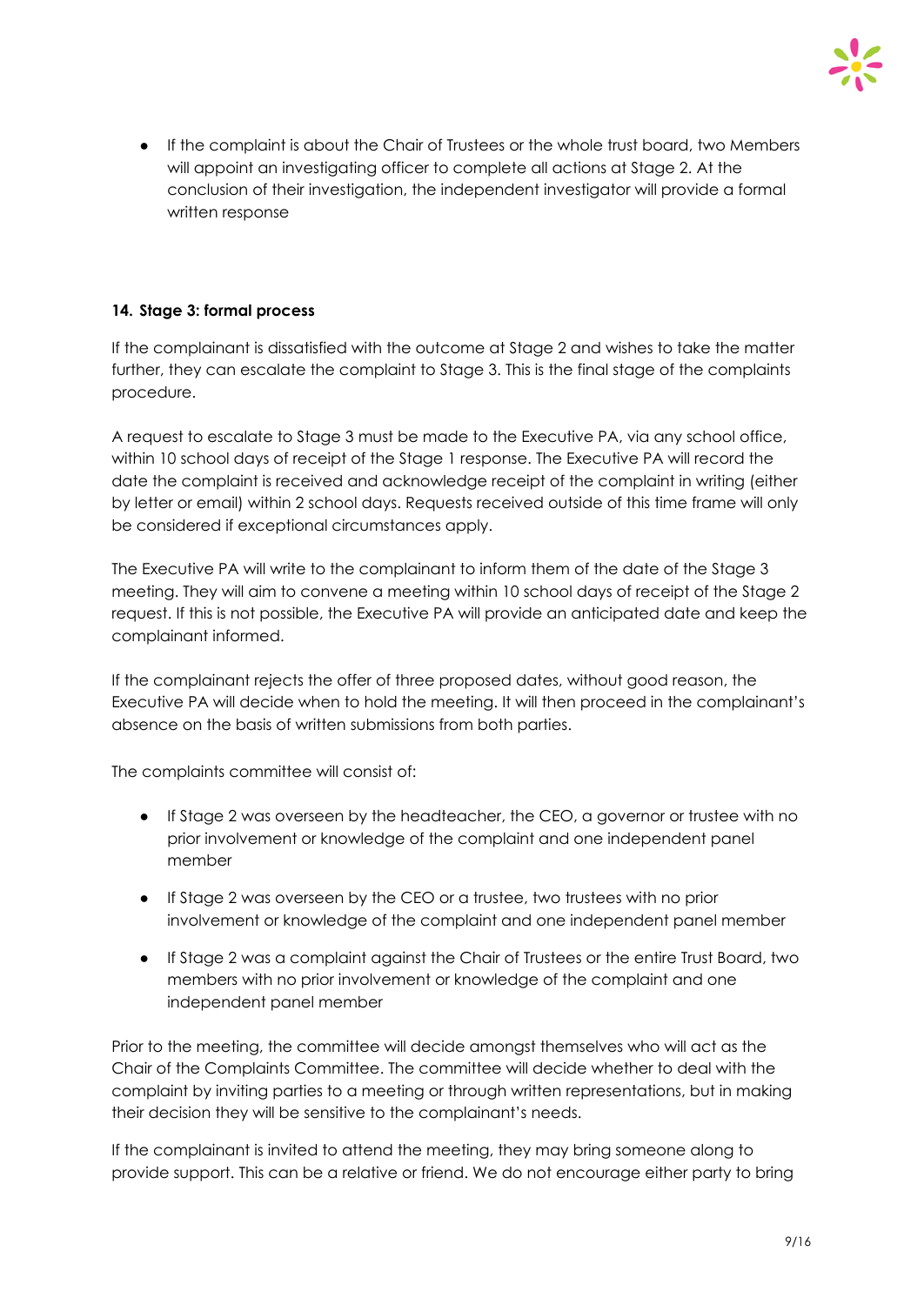

legal representatives to the committee meeting. However, there may be occasions when legal representation is appropriate such as where a school employee is called as a witness in a complaint meeting. In this case an employee may wish to be supported by a union or legal representative. Representatives from the media are not permitted to attend.

Complaints about staff conduct will not generally be handled under this complaints procedure. Complainants will be advised that any staff conduct complaints will be considered under staff disciplinary procedures and outcomes will not be shared with them. At least 10 school days before the meeting, the Executive PA will:

- Notify the complainant of the date, time and venue of the meeting, ensuring that, if the complainant is invited, the dates are convenient to all parties and that the venue and proceedings are accessible
- Request copies of any further written material to be submitted to the committee at least 5 school days before the meeting

Any written material will be circulated to all parties at least 5 school days before the date of the meeting. The committee will not accept recordings of conversations that were obtained covertly and without the informed consent of all parties being recorded.

The committee will also not review any new complaints at this stage or consider evidence unrelated to the initial complaint to be included. New complaints must be dealt with from Stage 2 of the procedure.

The meeting will be held in private. Electronic recordings of meetings or conversations are not normally permitted unless a complainant's own disability or special needs require it. Prior knowledge and consent of all parties attending must be sought before meeting or conversation takes place. Consent will be recorded in any minutes taken. The committee will consider the complaint and all the evidence presented and then decides whether to:

- Uphold the complaint in whole or in part
- Dismiss the complaint in whole or in part

If the complaint is upheld in whole or in part, the committee will:

- Decide on the appropriate action to be taken to resolve the complaint
- Recommend changes to the school's systems or procedures to prevent similar issues in future

The Chair of the Committee will provide the complainant and the school with a full explanation of their decision and the reason(s) for it, in writing, within 5 school days. The letter to the complainant will include details of how to contact the Department for Education if they are dissatisfied with the way their complaint has been handled by the Trust.

#### **15. Next steps**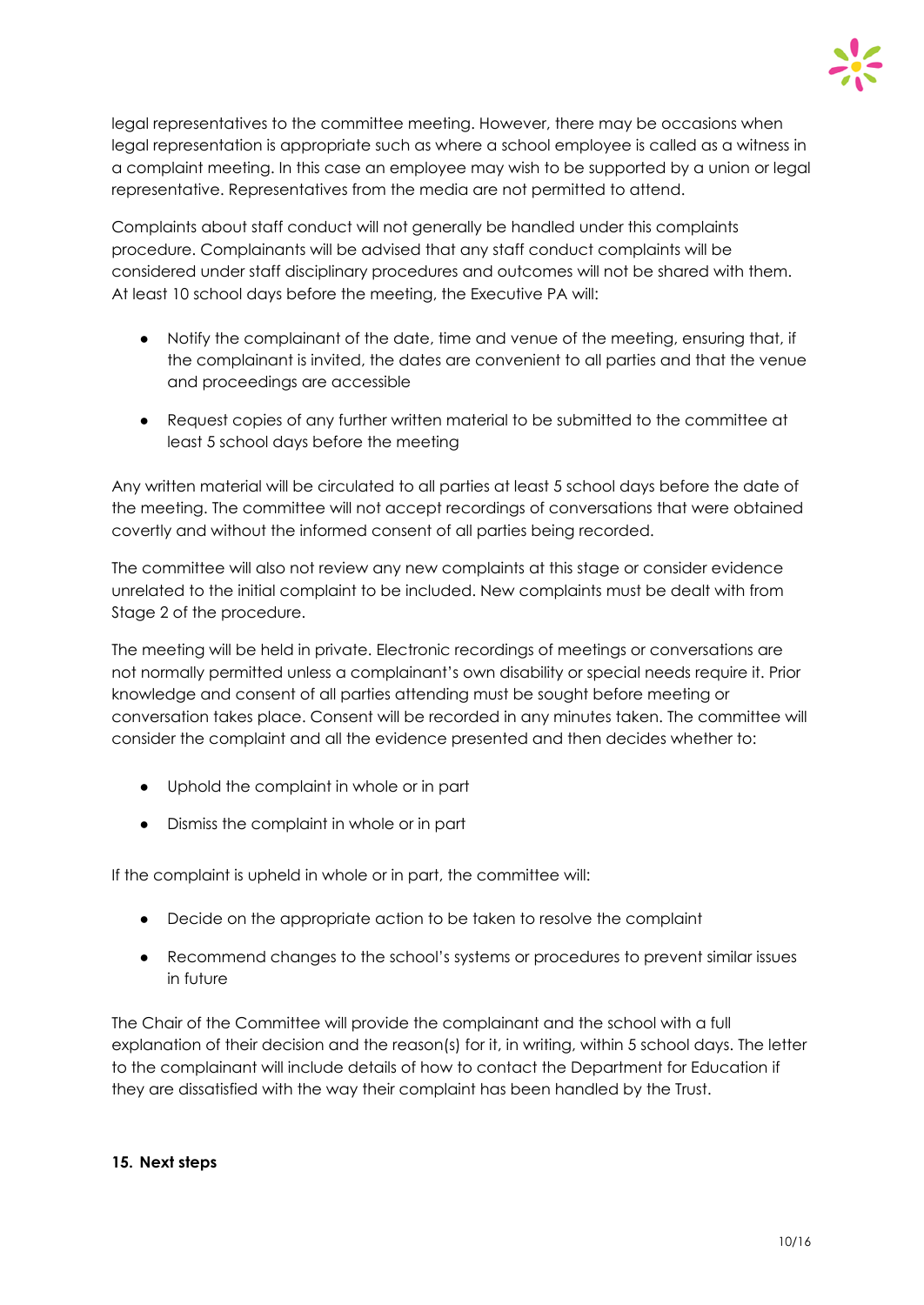

If the complainant believes the LETTA Trust did not handle their complaint in accordance with the published complaints procedure or they acted unlawfully or unreasonably under education law, they can contact the Department for Education (DfE) after they have completed Stage 3. The DfE will not normally reinvestigate the substance of complaints or overturn any decisions made by the Trust. They will consider whether the Trust has adhered to education legislation and any statutory policies connected with the complaint.

The complainant can refer their complaint to the DfE online at: [www.education.gov.uk/contactus](http://www.education.gov.uk/contactus), by telephone on: 0370 000 2288 or by writing to:

Department for Education Piccadilly Gate Store Street Manchester M1 2WD

The complainant can also contact the Education and Skills Funding Agency (ESFA). The ESFA will check whether the complaint has been dealt with properly by the school. The ESFA will not overturn a school's decision about a complaint, but will intervene if a school or trust has:

- Breached a clause in its funding agreement
- Failed to act in line with its duties under education law
- Acted (or is proposing to act) unreasonably when exercising its functions

If the school's complaints procedure is found to not meet regulations, the school will be asked to correct its procedure accordingly.

For more information or to refer a complaint, see the following webpage:

#### <https://www.gov.uk/complain-about-school>

We will include this information in the outcome letter to complainants.

#### **16. Vexatious Complaints**

There will be occasions when despite all stages of the procedure having been followed, the complainant remains dissatisfied. If the complainant tries to reopen the same issue, the Chair of Trustees can inform the complainant in writing that the procedure has been exhausted and that the matter is now closed.

#### **17. Roles and responsibilities**

#### **Complainant**

The complainant will receive a more effective response if they:

● Explain the complaint in full as early as possible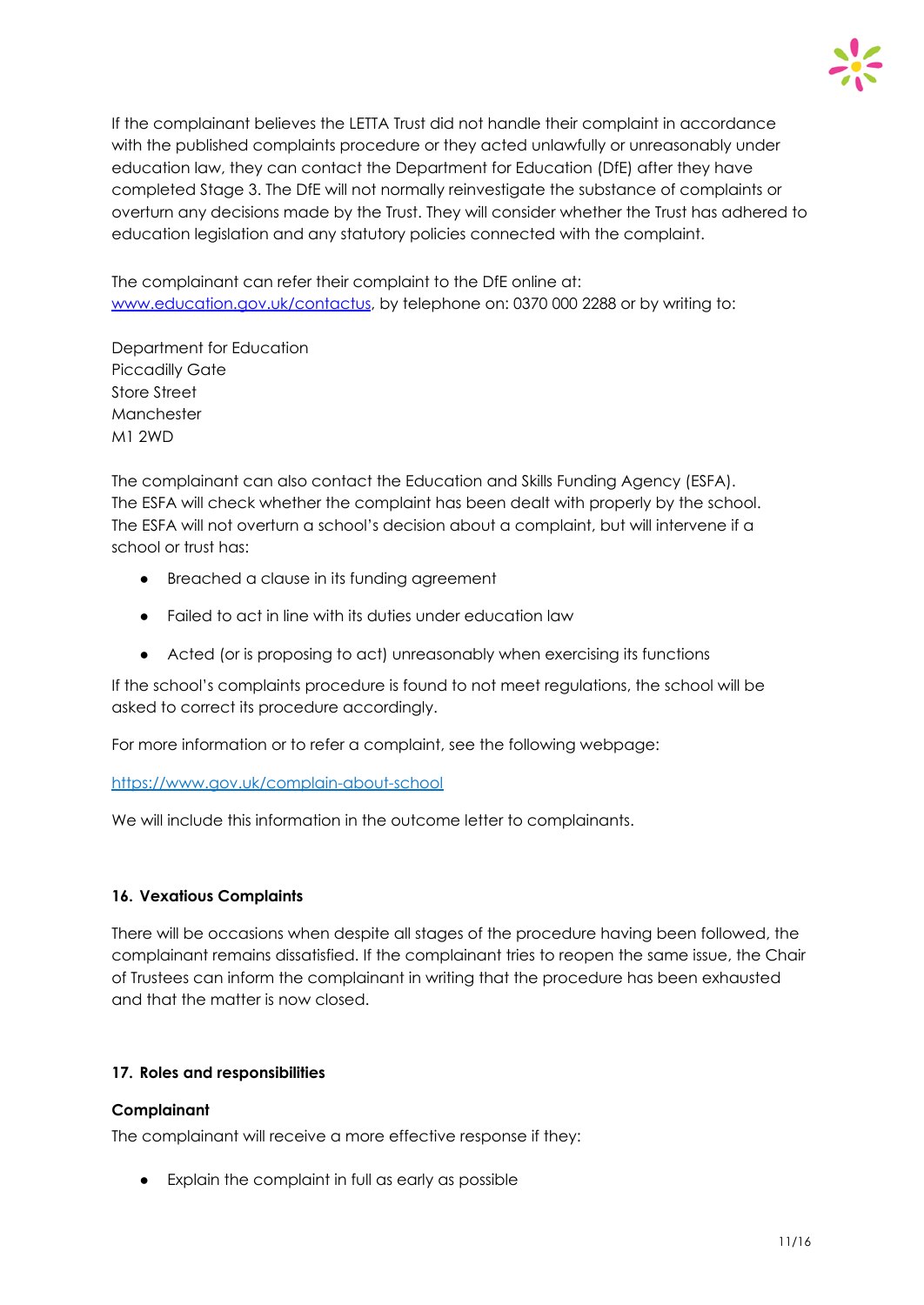

- Cooperate with the school in seeking a solution to the complaint
- Respond promptly to requests for information or meetings
- Ask for assistance as needed
- Treat all those involved in the complaint with respect
- Refrain from publicising the details of their complaint on social media and respect confidentiality

#### **Investigator**

The investigator's role is to establish the facts relevant to the complaint by:

- Providing a comprehensive, open and fair consideration of the complaint
- Interviewing the complainant sensitively to establish what has happened and who has been involved
- Considering and analysing records and other relevant information
- Liaising with the complainant and the headteacher, CEO or trustee as appropriate to clarify what the complainant feels would put things right

The investigator should:

- Conduct interviews with an open mind and be prepared to persist in the questioning
- Keep notes of interviews or arrange for an independent note taker
- Ensure that papers produced during the investigation are kept securely pending appeal
- Be mindful of the timescales to respond
- Prepare a comprehensive report for the headteacher or complaints committee that sets out the facts, identifies solutions and recommends courses of action to resolve problems

The CEO or complaints committee will then determine whether to uphold or dismiss the complaint and communicate that decision to the complainant, providing the appropriate escalation details.

#### **Complaints co-ordinator**

This could be the headteacher, CEO, a trustee or other staff member providing administrative support. The complaints co-ordinator should:

- Ensure that the complainant is fully updated at each stage of the procedure
- Liaise with staff members to ensure the smooth running of the complaints procedure
- Be aware of issues regarding sharing third party information and additional support
- Keep records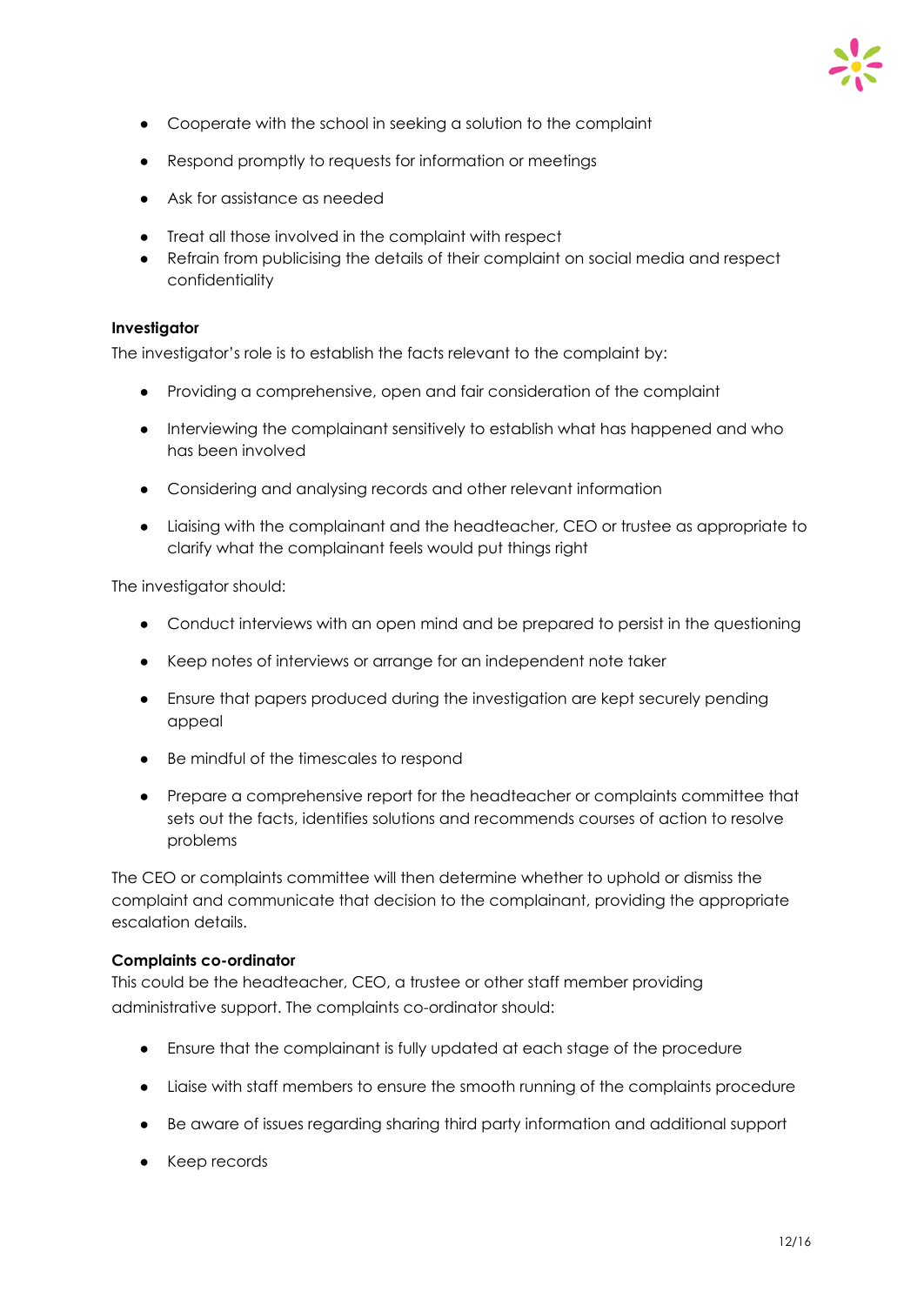#### **Executive PA**

The Executive PA is the contact point for the complainant and the CEO and trustees. They should:

- Ensure that all people involved in the complaint procedure are aware of their legal rights and duties
- Set the date, time and venue of the meeting, ensuring that the dates are convenient to all parties invited to attend and that the venue and proceedings are accessible
- Collate any written material relevant to the complaint, for example Stage 1 paperwork, school and complainant submissions, and send it to the parties in advance of the meeting within an agreed timescale
- Record the proceedings
- Circulate the minutes of the meeting
- Notify all parties of the committee's decision

#### **Committee chair**

The chair is nominated in advance of the Stage 3 complaint meeting. They ensure that:

- Both parties are asked, via the Executive PA, to provide any additional information relating to the complaint by a specified date in advance of the meeting
- The meeting is conducted in an informal manner, is not adversarial, and that, if all parties are invited to attend, everyone is treated with respect and courtesy
- Complainants who may not be used to speaking at such a meeting are put at ease. This is particularly important if the complainant is a young person
- The remit of the committee is explained to the complainant
- Written material is seen by everyone in attendance, provided it does not breach confidentiality or any individual's rights to privacy under the DPA 2018 or GDPR
- If a new issue arises everyone has the opportunity to consider and comment upon it. This may require a short adjournment of the meeting
- Both the complainant and the school are given the opportunity to make their case and seek clarity, either through written submissions ahead of the meeting or verbally in the meeting itself
- The committee is open-minded and acts independently and issues are addressed
- No member of the committee has an external interest in the outcome of the proceedings or any involvement in an earlier stage of the procedure
- The meeting is recorded in minutes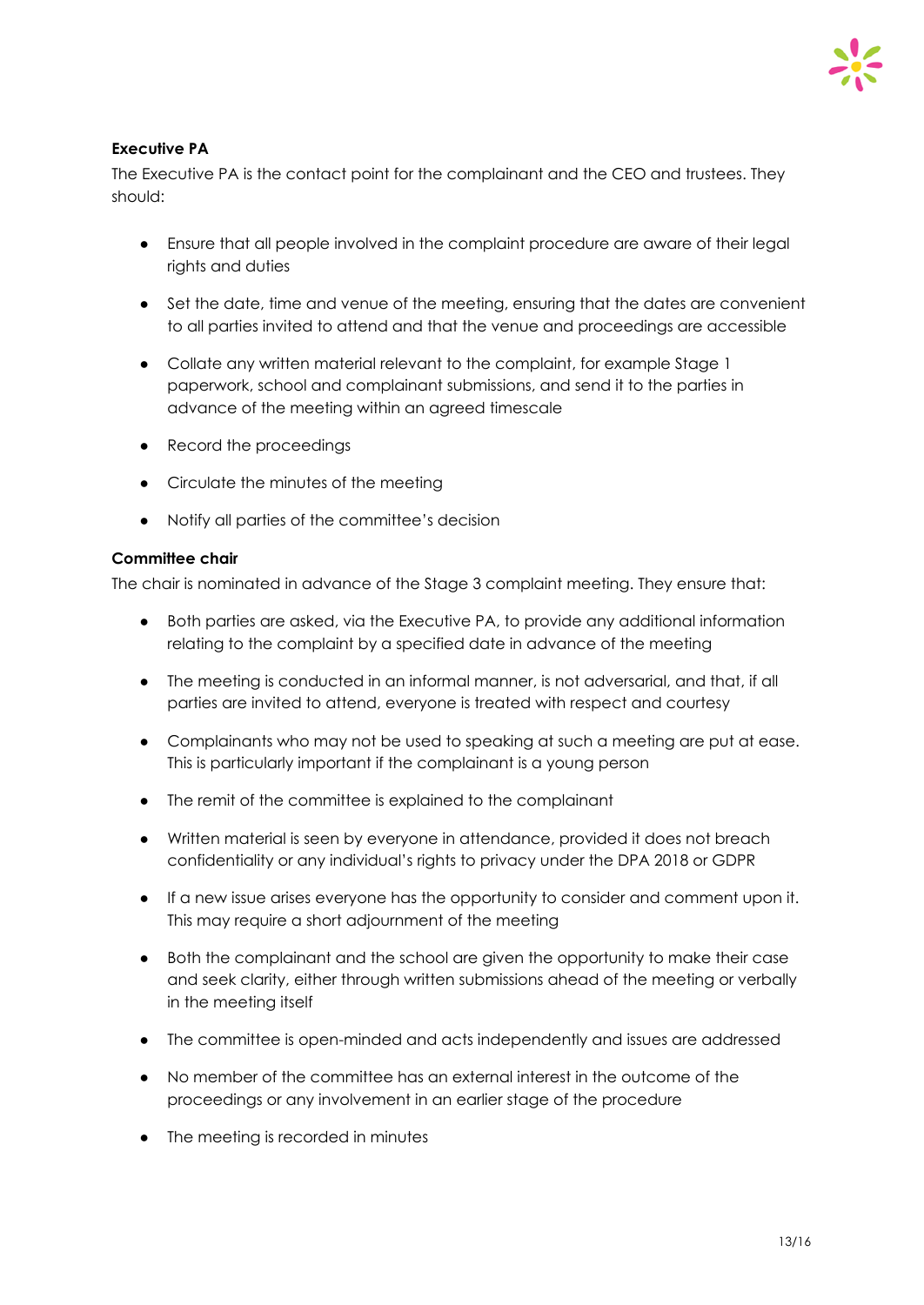

#### **Committee member**

Committee members should be aware that:

- The meeting must be independent and impartial and seen to be so. No governor may sit on the committee if they have had a prior involvement in the complaint or in the circumstances surrounding it
- The aim of the meeting should be to resolve the complaint and achieve reconciliation between the school and the complainant. We recognise that the complainant might not be satisfied with the outcome if the meeting does not find in their favour. It may only be possible to establish the facts and make recommendations
- Many complainants will feel nervous and inhibited in a formal setting. Parents or carers often feel emotional when discussing an issue that affects their child
- Extra care needs to be taken when the complainant is a young person and is present during all or part of the meeting. Careful consideration of the atmosphere should ensure that the young person does not feel intimidated. The committee should respect the views of the young person and give them equal consideration to those of adults. If the young person is the complainant, the committee should ask in advance if any support is needed to help them present their complaint. Where the young person's parent is the complainant, the committee should give the parent the opportunity to say which parts of the meeting, if any, the young person needs to attend. The parent should be advised that agreement might not always be possible if the parent wishes the young person to attend a part of the meeting that the committee considers is not in the young person's best interests. The welfare of the young person is paramount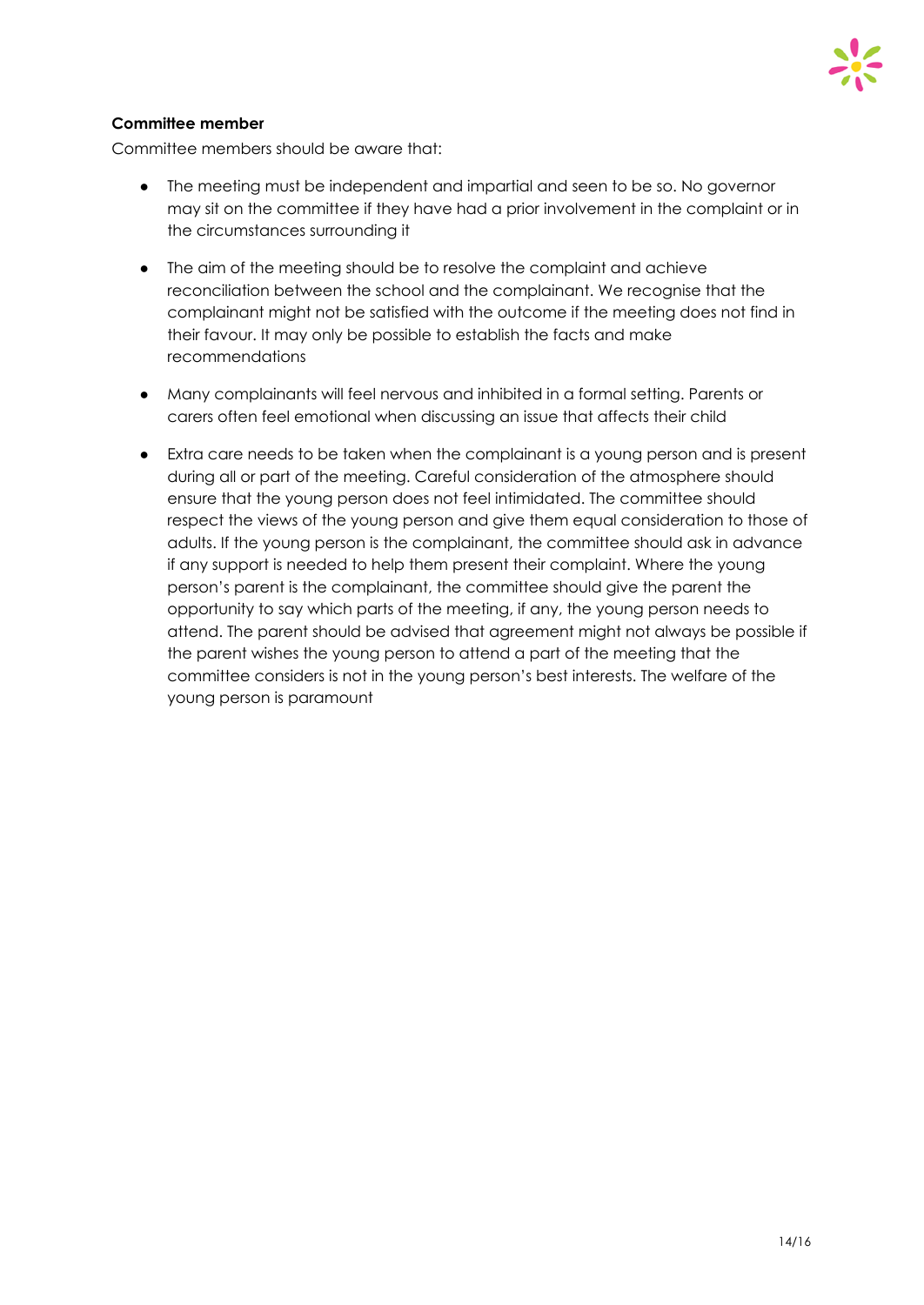

### **LETTA Trust Schools Complaint Form**

Please complete and return to the headteacher who will acknowledge receipt and explain what action will be taken.

#### **Your name:**

**Pupil's name (if relevant):**

**Your relationship to the pupil (if relevant):**

**Address:**

**Postcode:**

**Day time telephone number:**

**Evening telephone number:**

**Please give details of your complaint, including who you have spoken to at the school about it.**